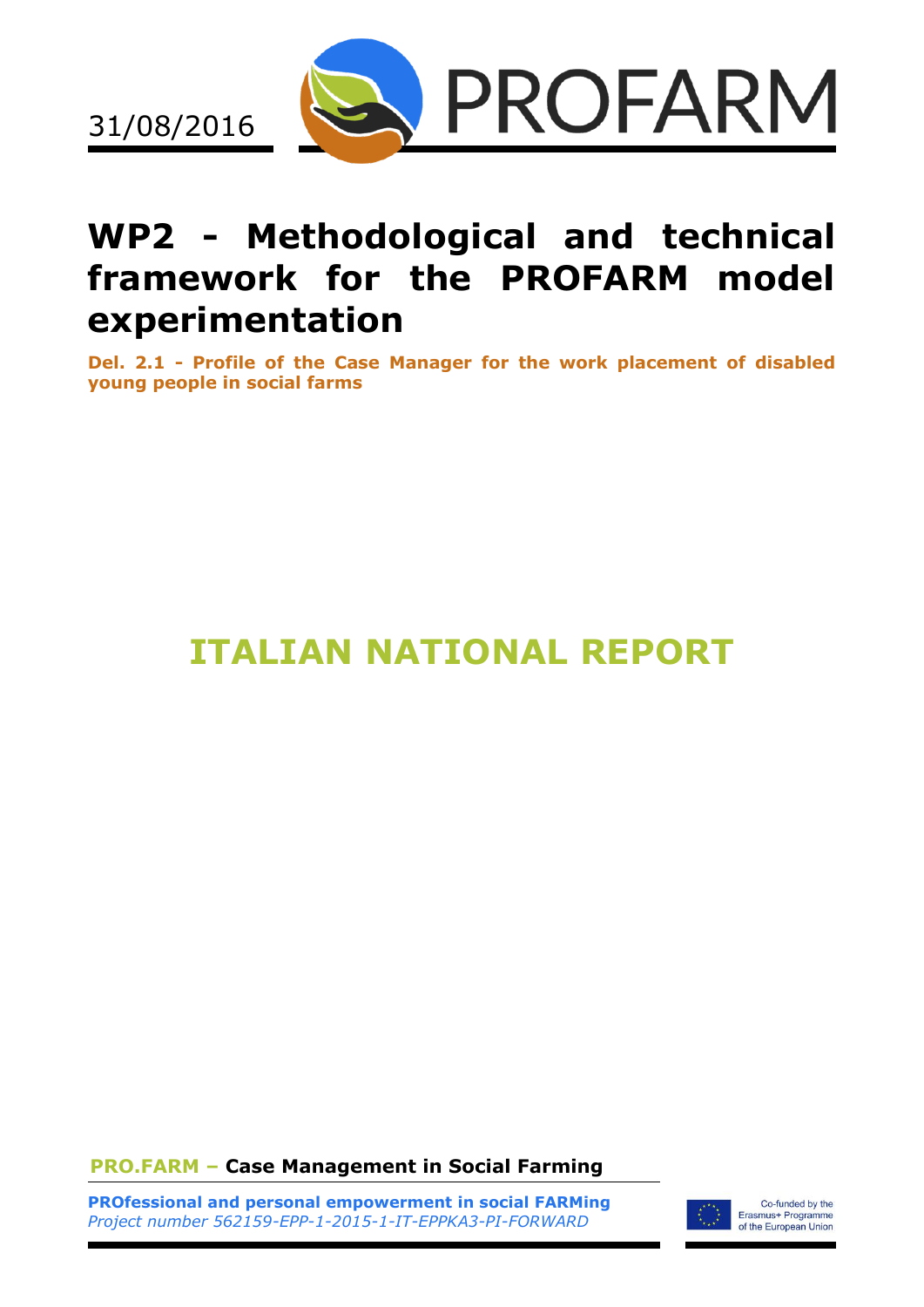

#### **Del. 2.1 Partner's local report**

| Name of the organization | Associazione Centro Studi Città di Foligno |
|--------------------------|--------------------------------------------|
| Name of researcher(s)    | Mario Acciarri                             |
| Email(s)                 | marioacciarri@egina.eu                     |

#### **Local overview of the research**

*Has the research been conducted at local, regional or national level? Please, explain why and how this is relevant for your Policy Influence Plan.*

A quality survey was carried out for the PROFARM's project on a regional level. Twenty witnesses were heard trough semi-structured interviews. The results do not claim to represent all the varied Social Agriculture (SA) in the Umbria region, because - as we will have many occasions to reiterate - it is a ongoing-progress reality, where new ones experiences are increasingly complementing the already consolidated.

So, we believe that our respondents have offered some important information and insights to optimize the planned activities.

PROFARM calls into question many actors: young people and their families, associations, schools, businesses, local authorities and the Region, the training institutions, social cooperation, Health care system (ASL), volunteering and professional organizations.

What emerges from the survey - that we should note with great pleasure - is a high degree of interest on the part of all interlocutors listened on the subject matter, a strong passion, as well a need to confront as a greater than ever. Futhermore, the desire to grasp the possible opportunities and "come into play", because the SA can offers a concrete employment for many young people with a real chance to make social enterprise; It may be a way forward to an action of an existing conversion and / or of agricultural diversification. PROFARM embraces many trends that consider and look at the education system, the local welfare and disability in general in a different way.

## *List here below all the experts/professionals who have been interviewed/contacted by your organisation*

- Andrea Tittarelli Day Centre and Cooperativa Agricola THE SEED; spokesman for the National Agriculture Forum Social Umbria. [info@lasemente.it;](mailto:info@lasemente.it) [www.lasemente.it](http://www.lasemente.it/)
- Giulio Massini Spokesman for the National Agriculture Forum Social Umbria; Member Umbria AIAB (Italian Association for Organic Agriculture). [giulio.massini@gmail.com](mailto:giulio.massini@gmail.com)
- **Beatrice Bartolini** Regione Umbria Head of Section Social Programming of the territory and the system of services for disabilities - Region Umbria. [abartolini@regione.umbria.it](mailto:abartolini@regione.umbria.it)
- Maria Chiara Meneguale Regione Umbria Head Section diversification of agricultural activities - Region Umbria.

[mmenaguale@regione.umbria.it](mailto:mmenaguale@regione.umbria.it)

- **Bianca Maria Torquati** – University of Perugia - DEPARTMENT OF AGRICULTURAL SCIENCES, FOOD AND ENVIRONMENTAL; AGR / 01 - RURAL ECONOMY SURVEY of the subject area: Agricultural and Veterinary Sciences.

[bianca.torquati@unipg.it](mailto:bianca.torquati@unipg.it)

**Giovanna Carnevali** – School ECONOMIC TECHNICAL INSTITUTE "Manager F. SCARPELLINI - Foligno (PG).

[giovanna.carnevali@istruzione.it](mailto:giovanna.carnevali@istruzione.it)

- **Maria Stella Scordo**  PANTA REI Center experiences for education for sustainable development.
	- [www.pantarei-cea.it;](http://www.pantarei-cea.it/) [mariastella.scordo@gmail.com](mailto:mariastella.scordo@gmail.com)
- Letizia Ruggeri Head of "Project Serra" INSTITUTE OF HIGHER EDUCATION "Ciuffelli - EINAUDI" TODI (PG). [www.isistodi.it](http://www.isistodi.it/) - Tel. 075-8959511
- **Andrea Cimarelli** –Startupper social Agriculture (Social innovator). [andrecima@libero.it](mailto:andrecima@libero.it)
- **Simona Bruno – Disability Coordinator area of Cooperative Borgorete.**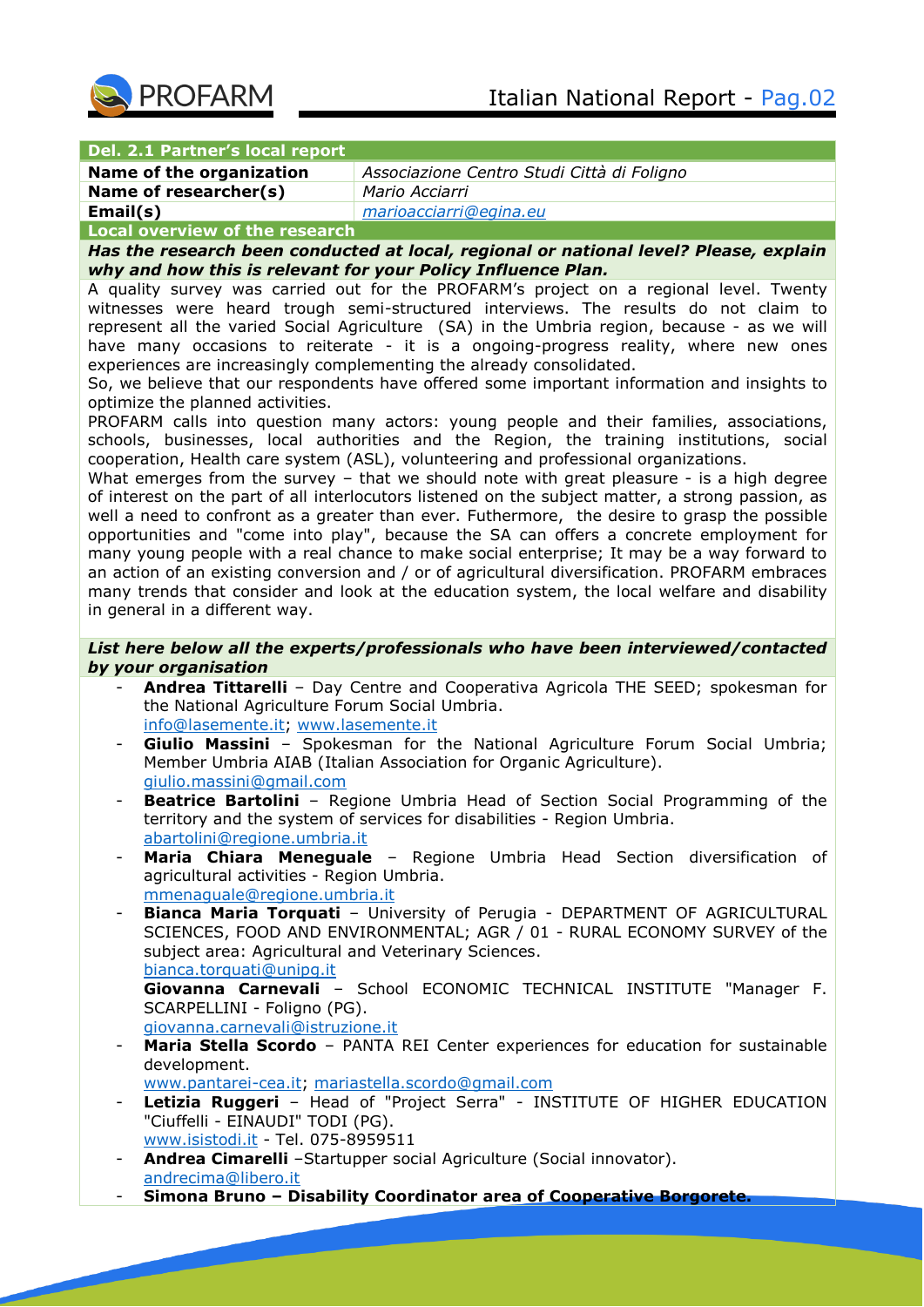

[Perugia area.disabilita@borgorete.it;](mailto:–Perugia%20area.disabilita@borgorete.it) [www.borgorete.it](http://www.borgorete.it/)

- Paola Carnevali Valentini President ANGSA Umbria (NATIONAL ASSOCIATION PARENTS autistic). [info@angsaumbria.org](mailto:info@angsaumbria.org)
- **Francesca Cesarini**  Social Cooperative LOCOMOTIVE Foligno (PG). [http://lalocomotiva.it;](http://lalocomotiva.it/) [lalocomotiva@libero.it](mailto:lalocomotiva@libero.it)
- **Candia Silvestri**  Social Cooperative DYNAMIC Foligno (PG). [www.dinamicafoligno.it](http://www.dinamicafoligno.it/)**;** [candiasilvestri@dinamicafoligno.it](mailto:candiasilvestri@dinamicafoligno.it)
- **Fausto Spilla** Perugia Social Cooperative B + Social associations Perugia [f.spilla@consorzioabn.it](mailto:f.spilla@consorzioabn.it)
- **Fabrizio Dionigi –** Social Cooperative ARIEL Foligno (PG). [www.arielcoop.it;](http://www.arielcoop.it/) [fabrizio.dionigi@arielcoop.it](mailto:fabrizio.dionigi@arielcoop.it)
- **Ilaria Baldini**  Psychologist in the field of Health, Social, Penitentiary; of services and public policies evaluation - USL Umbria 2. [ilaria.baldini@uslumbria2.it](mailto:ilaria.baldini@uslumbria2.it)
- Giovanna Ridente Professor TECHNICAL INSTITUTE STATE FOR TRADE AND SURVEYORS "G.SPAGNA". [giovannaridente@hotmail.com](mailto:giovannaridente@hotmail.com)
- **Patrizia Cecchetti –** COORDINATION OF SOCIAL SERVICES COMPANY CONTACT THE SOUTH AREA U.S.L. 1 Umbria. [patrizia.cecchetti@uslumbria1.it](mailto:patrizia.cecchetti@uslumbria1.it)
- **Massimo Nocca** Umbria CIA Training Coordinator (Umbria Italian Farmers Confederation).
	- [m.nocca@cia.it;](mailto:m.nocca@cia.it) [www.ciaumbria.cia.it](http://www.ciaumbria.cia.it/)
- **Annarita Astri –** Rights Area Manager of Foligno's Municipality of Citizenship. [annarita.astri@comune.foligno.pg.it](mailto:annarita.astri@comune.foligno.pg.it)
- Fabiola Mastrini Support teacher ITI SPOLETO (PG). [fmastrini@inwind.it](mailto:fmastrini@inwind.it)
- **Chiara Petrocchi** Expert in AS, which is thanked for having made available for the project PROFARM her doctoral thesis "Social farming in Umbria: an experimental study" (Abstract - [http://www.scipol.unipg.it/files/generale/documenti/premi-di](http://www.scipol.unipg.it/files/generale/documenti/premi-di-laurea/abstract-chiara-petrocchi-2015.pdf)[laurea/abstract-chiara-petrocchi-2015.pdf\)](http://www.scipol.unipg.it/files/generale/documenti/premi-di-laurea/abstract-chiara-petrocchi-2015.pdf) [chiara.pet.soc@gmail.com](mailto:chiara.pet.soc@gmail.com)

## **The general framework – A scenery of Social Farming**

## *Based on the collected interviews, describe the actual perceived situation of Social Farming in your national, regional or local context.*

The Social farming has developed in Italy in many areas, including a plurality of experiences not related to an unitary model that differ in the activity, organization, financing sources and recipients. Broadly speaking, the action fields are: education, training, labor inclusion, recreation and quality of life, daily life services and the therapeutic use. The interviews brought an opportunity to listen and learn about some interesting companies operating in Umbria, which will refer later.

The recent law 141/2015 outlines social farming as "the aspect of the multi-functionality of agricultural enterprises for the development of interventions and social services, social and health, education and social inclusion work, in order to facilitate a proper uniform access to essential services to individuals, families and local communities all over the country and especially in rural and disadvantaged areas. "This is a "soft law" in the sense that tried to produce a regulatory framework for an unifying base, not homologated, to express SA as a vocation in a local level.

At a local level, some Italian Regions have a legislative instrument on the SA even before the approval of the aforesaid national law - "Provisions of social agriculture".

The Umbria Region with the regional law of 9 April 2015, n.12 - "Consolidated text on agriculture", repealed the previous regional law (no. 16 of August 7, 2014). Specifically, the rules for the SA refer to Title VIII Section III - Social farming and discipline of social farms. The law defines social farming as "the set of activities aimed at generating inclusive benefits,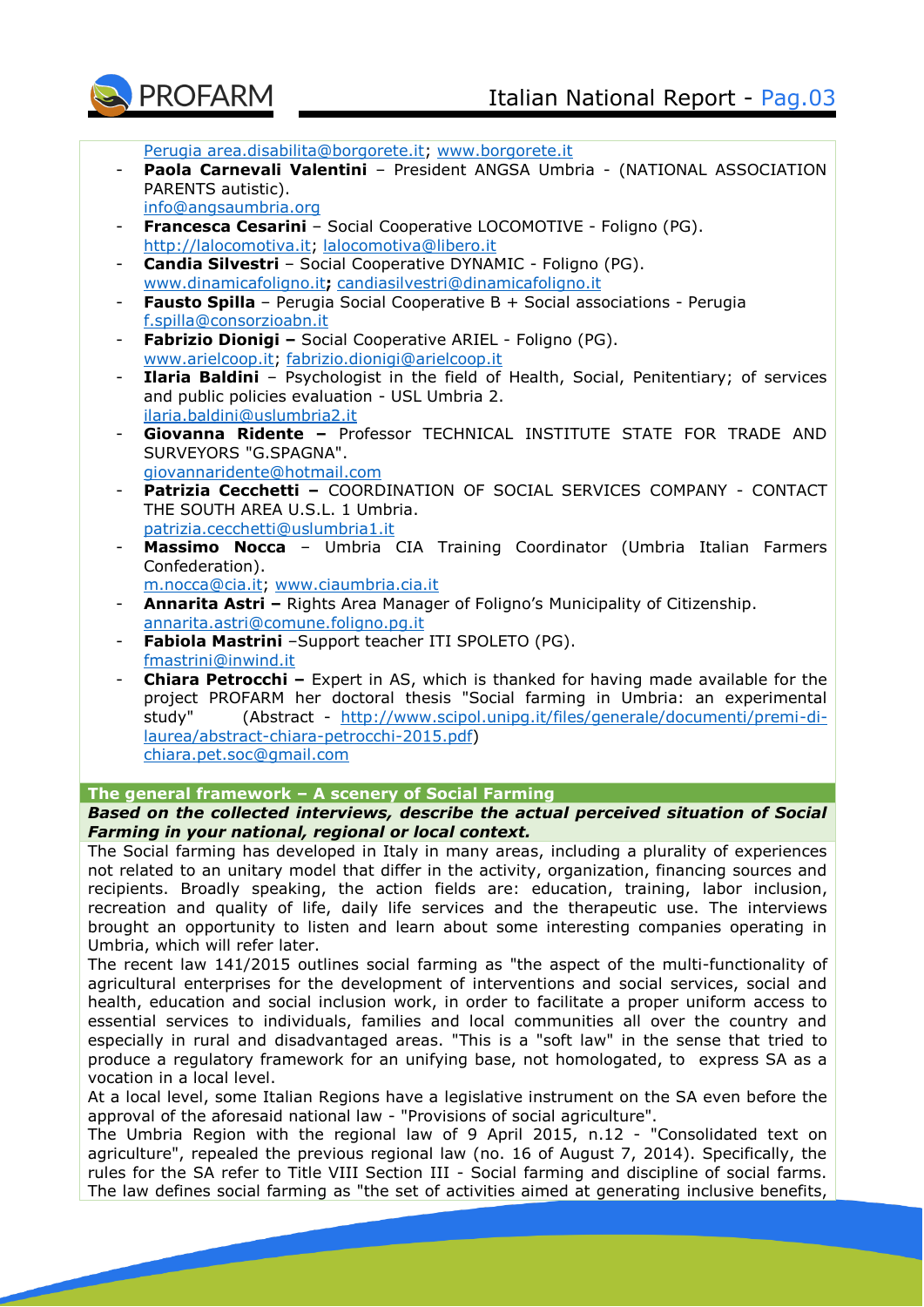

to encourage habilitation programs, to support the social and occupational integration of disadvantaged groups of the population or at risk of marginalization, and to promote the development and social cohesion locally".

The Social farm its the place where social agriculture performance the social farming practices, such as:

- Social and labor inclusion of persons belonging to disadvantaged groups recognized by the local and regional social welfare and job placement of disadvantaged and disabled, as defined by law;
- Social services, health and social, rehabilitative, therapeutic, educational and training for families, elderly, vulnerable groups and the disadvantaged and disabled;
- Social activities in favor of local communities that use the tangible and intangible resources of agriculture to provide useful services to daily life, and to promote,

accompany and implement social inclusion actions and work, recreation and education. In order to carry out SA activities, farms must be licensed or accredited in accordance with local regulations for the licensing and accreditation for health and social welfare and social services, or must have entered into agreements with at least a five-year term with relevant state bodies involved in the territory, social cooperatives, voluntary organizations, social enterprises and social associations, authorized or accredited for social welfare and social health services. The proposed legislation aims to answer, on one hand the need for common welfare and on the other identify further opportunities for improving farm incomes, in order to keep diffuse economy particulary in marginal areas of the region.

In Italy, the SA is not a new phenomenon, but of an extreme grow interest and an a high degree of implementation. The phenomenon has a plurality of content and experience: there are "veterans" and the "new" subject considering various fields (education, training and labor inclusion of low contractuality, therapeutic use and / or rehabilitative, etc.). There is no an aquarate data on the number of farms taking SA in Italy, but from surveys done in some regions (Lazio, Tuscany, Lombardy, Sicily), we can estimate that there are about a thousand experiences.

Always from the respondents' words, arises a clear and shared vision of an agriculture world that can offer many opportunities. A multifunctional agriculture in which environmental, health, social and economy cooperate. A return to the land that creates value, "from tradition emerge new and real opportunities for innovation and social integration".

One can also say that in Italy there is a tradition of "unconscious social farming", in fact - we report what we've been told by our interlocutors - "agriculture is social", "always agriculture (R) welcomes We are all children of peasants." All these statements refer to "our roots", an ancient ability of rural households to humanitarian services and mutual aid.

Agricultural enterprises play, in addition to economic and productive function, a number of other environmental protection functions, enhancement of rural areas, inclusion of disadvantaged groups, enhancement of traditions. Many social entrepreneurship experiences in agriculture have grown in the shade. The SA mostly always involves a participatory process that was created and developed at the local level, as the result of a public and private partnership. The first experiences of social agriculture can be traced back to the seventies. Pioneering activity of these realities, over the years, have been joined and added other experiences, from social cooperatives, agricultural enterprises and associations. The multiple and active experiences in SA are coming out of silence!

The agro-social enterprises are often also biological or biodynamic, with a high character of environmental sustainability. Specifically, organic farming is a highly distinctive element of social farming and not only because the majority of private experiences and social farming cooperatives using the organic production method, but for the strong similarities and common motivations that bind organic farming social and agriculture, with particular reference to the together capacity and enhance environmental and social quality.

For public institutions promote the social development of agriculture is not only a question of ethics, but also economic. Indeed, investing in social farms is a cause for cost optimization, as it allows people, through work, to pass from being a cost to being a resource: "there is a transformation of the care concept as you go from being cared for to cure." A feature of the Italian experience of social farming is also the link with security policies, with particular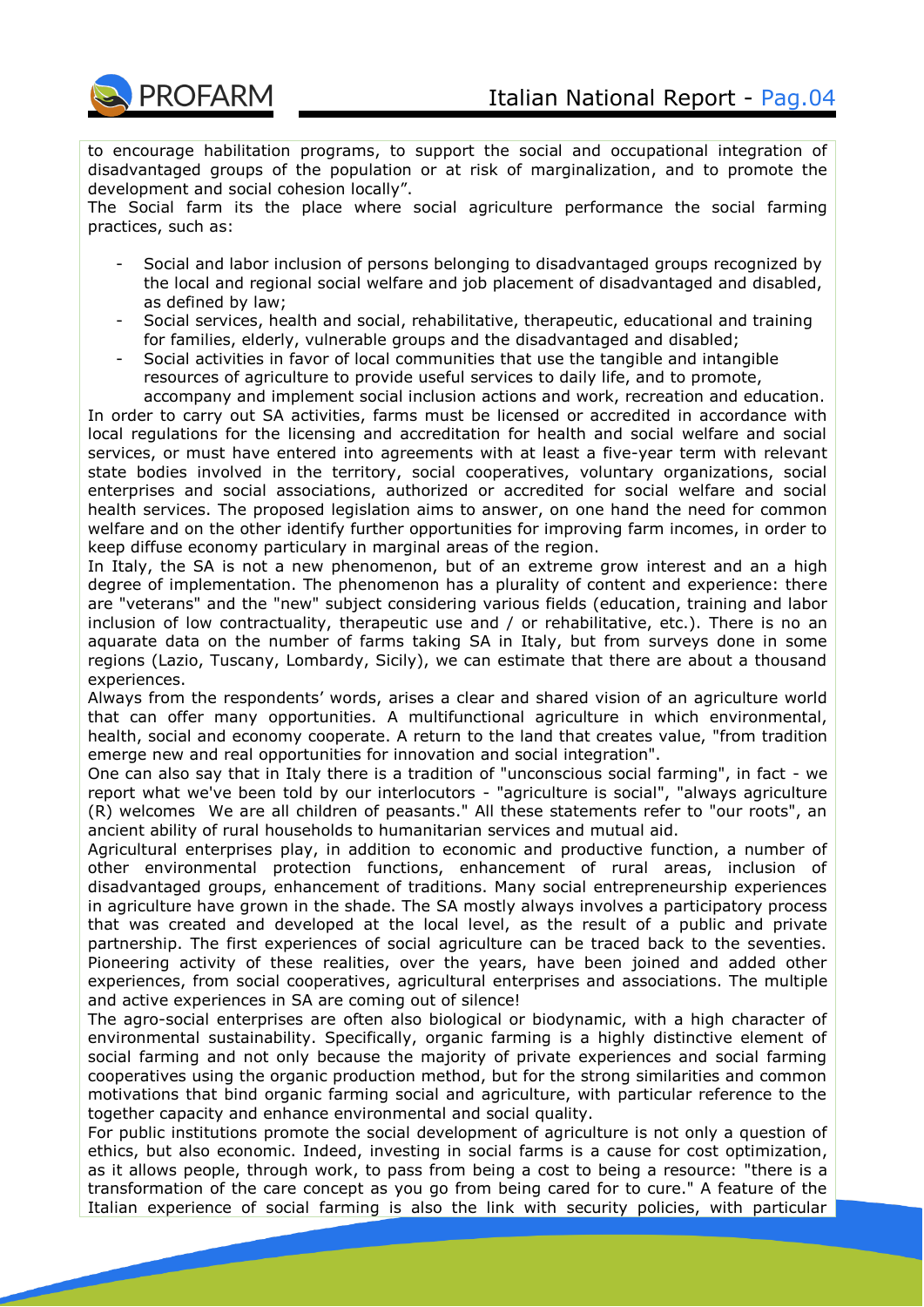

reference to the use of land confiscated to mafia organizations, and with the prison realities. The SA becomes the object of research (for example - ARSIA, ARSIAL and INEA), subject of interest for agricultural professional organizations (CIA, Confagricoltura, Coldiretti) and representative associations of small business owners such as AIAB - Italian Association for Organic Agriculture.

In 2011 it was formed the National Agriculture Social Forum (FNAS), which has a specific Charter of Principles, as reference values for members (www.forumagricolturasociale.it). More than 360 members adherent in the Forum, 70 are social cooperatives and farms which carry out activities of SA, 25 belong to associations, 6 are consortia and 3 communities; others take part as individuals or as representatives of municipalities, provinces, universities, research bodies. It also participate the Provincial Forum of SA in Rome, the Network of social farms in Sicily, that also group numerous local realities.

The National Forum has promoted the regional forum formation, today present in almost all Italian regions favoring the participation of different subjects, from farms to social cooperatives, universities and research centers. In June 18, 2014, at the Faculty of Agriculture of the University of Perugia, is was officially born the Regional Forum of Social Agriculture Umbria. Very important representatives joined in the first instance: Aiab Umbria, Confcooperative and Legacoop through the Regional Forum of the Third Sector, Legambiente and Libera. Also notable is the spectrum of the represented actors: from volunteering to the farm business through social co-operation type a & b.

The National Forum has undertaken a profitable relationship with the Italian Parliament, participating actively in the development of the national framework law on the SA.

In 2005 it was born the Social Farm Network, the first Italian network of social farms (www.fattoriesociali.it) that over the years has become a reference point for information on good practices and active participation in the area. The goal of the Social Farms Network is to promote social agriculture initiatives, informing about the possibilities offered by public tender, and sharing the most interesting news. The Network also offers training courses to start a social farm. The network also collects the testimonies and most important documents regarding social farming. Of particular interest is the online course "Agriculture in the social network" that addresses the following issues: "The SA in the new rurality"; "The possible social agriculture"; "The political situation in Italy SA", "the law on the SA"; "The stories of SA"; "How to do?"; "How to finance a project of SA? Public support / Markets and funding "; "The SA in the world"; "Synthesis Module".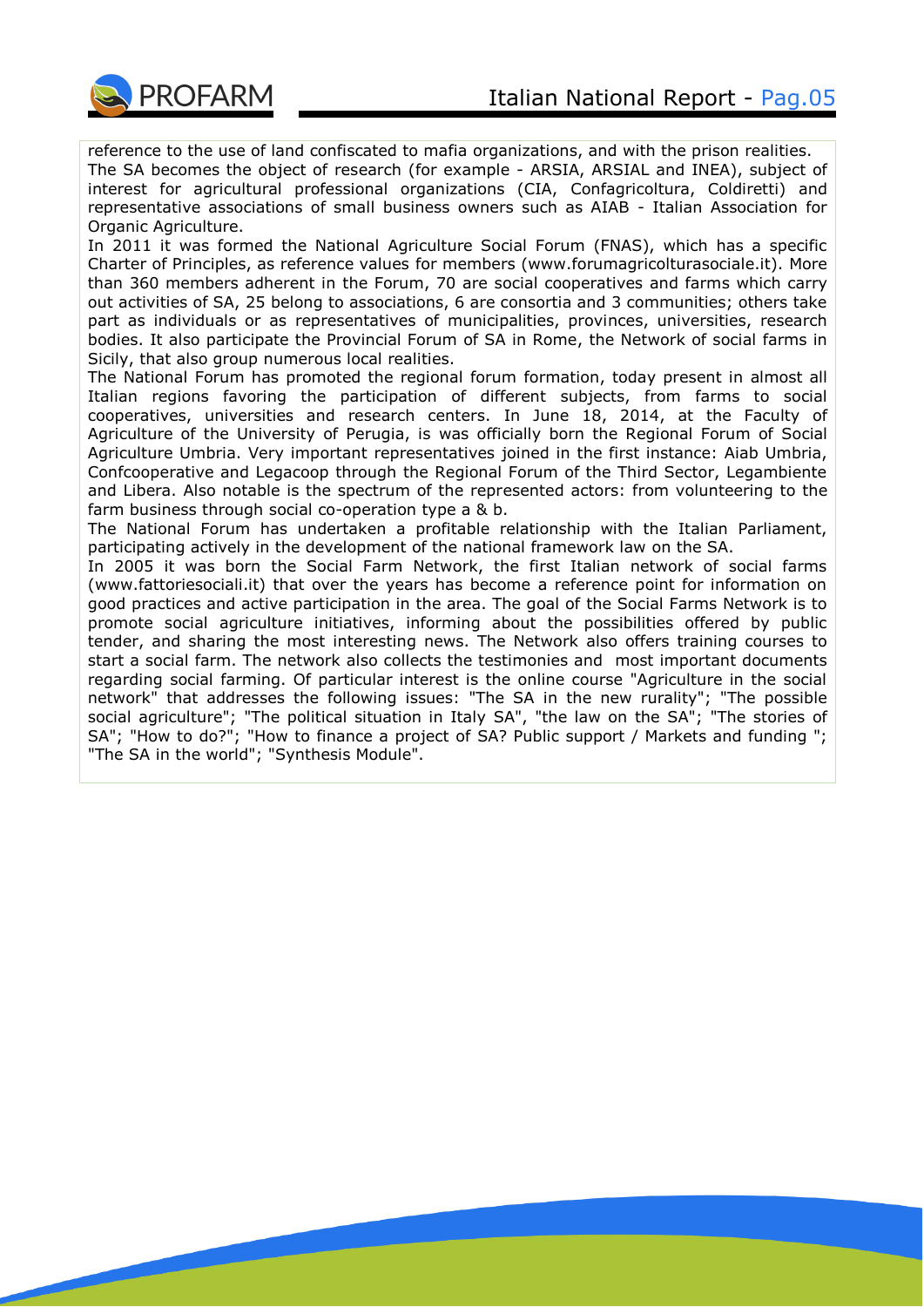

| <b>Regione</b>           | <b>Riferimento</b>                         | <b>Titolo</b>                                                                                                                                          |
|--------------------------|--------------------------------------------|--------------------------------------------------------------------------------------------------------------------------------------------------------|
| Abruzzo                  | Legge Regionale n. 18 del 6 luglio 2011    | Disposizioni in materia di agricoltura sociale                                                                                                         |
| Calabria                 | Legge Regionale n.14 del 30 aprile 2009    | Nuova disciplina per l'esercizio dell'attività<br>Agrituristica, Didattica e Sociale nelle aziende<br>agricole                                         |
| Campania                 | Legge Regionale n. 5 del 30 marzo 2012     | Norme in materia di agricoltura sociale e<br>disciplina delle fattorie e degli orti sociali e<br>modifiche alla Legge Regionale 7 marzo 1996, n.<br>11 |
| <b>Fmilia</b><br>Romagna | Legge Regionale n. 4 del 31 marzo 2009     | dell'agriturismo<br>della<br>Disciplina<br>e<br>multifunzionalità delle aziende agricole                                                               |
| Friuli                   | (Art. 23)                                  | Legge Regionale 4 giugno 2004, n. 18 Riordinamento normativo dell'anno 2004 per il<br>settore delle attivita' economiche e produttive                  |
| Liguria                  | Legge Regionale 21 novembre 2013 n.<br>36  | Disposizioni in materia di agricoltura sociale                                                                                                         |
| Lombradia                | (art. 8bis)                                | Legge Regionale 5 dicembre 2008, n. 31 Testo Unico delle leggi regionali in materia di<br>agricoltura, foreste, pesca e sviluppo rurale                |
| Marche                   | Legge Regionale 14 novembre 2011, n.<br>21 | di<br>Disposizioni<br>regionali<br>in.<br>materia<br>multifunzionalità<br>dell'azienda<br>agricola<br>e<br>diversificazione in agricoltura             |
| <b>Molise</b>            | Legge Regionale 10 febbraio 2014, n.5      | Norme in materia di agricoltura sociale                                                                                                                |
| Toscana                  | Legge Regionale 26/02/2010, n. 24          | Disposizioni in materia di agricoltura sociale                                                                                                         |
| Umbria                   | Legge Regionale 9 aprile 2015, n. 12       | Testo unico in materia di agricoltura                                                                                                                  |
| Veneto                   | Legge Regionale 28 giugno 2013, n. 14      | Disposizioni in materia di agricoltura sociale                                                                                                         |
| Sardegna                 | Legge Regionale 11 maggio 2015, n.11       | Norme in materia di agriturismo, ittiturismo,<br>pescaturismo, fattoria didattica e sociale e<br>abrogazione della Legge Regionale n. 18 del           |

[www.reterurale.it](http://www.reterurale.it/)

| Normativa regionale. Principali elementi in sintesi                                                                                                                                                                                                                                                                                             |  |  |
|-------------------------------------------------------------------------------------------------------------------------------------------------------------------------------------------------------------------------------------------------------------------------------------------------------------------------------------------------|--|--|
| Legge Regionale 9 aprile 2015, n. 12 - Testo unico in materia di agricoltura                                                                                                                                                                                                                                                                    |  |  |
| Titolo VIII Sezione III - Agricoltura Sociale e disciplina delle fattorie sociali<br>Artt. da 153 a 159                                                                                                                                                                                                                                         |  |  |
| Art 153 AS esercitata da: imprenditori agricoli, imprese sociali (ai sensi d.lgs 155/06 e l.<br>۰<br>328/00); attività di fattoria sociale<br>Art 156 Abilitazione all'esercizio delle attività di fattoria sociale<br>٠<br>Art 157 Elenco regionale delle imprese agricole abilitate all'esercizio delle attività di<br>٠<br>fattoria sociale. |  |  |
| <b>RIFERIMENTI</b>                                                                                                                                                                                                                                                                                                                              |  |  |
| Legge Regionale 9 aprile 2015, n. 12 - Testo unico in materia di agricoltura. (Testo originario in Bollettino<br>Ufficiale della Regione Umbria n. 21, S.o. n. 2 del 15/04/2015).                                                                                                                                                               |  |  |

#### [www.reterurale.it](http://www.reterurale.it/)

**The project framework – Work-based learning in Social Farming**

*What is the general opinion on the project's main objective, namely to exploit SF as an opportunity to personally and professionally empower young disabled students?* 

As pointed out at the beginning, all respondents expressed their full appreciation of the project PROFARM's goals. A project evaluated positively because it allows to "mobilize the community" around the creation of individual pathways to integration of young people with disabilities, through the operating procedures that take into account student characteristics, expectations, the business environment and tasks to be performed. Of great interest is the whole activity of co-design and construction of trails with players on the ground to know the experiences and needs of young people before they act, supporting the statement of personal identity, the process of choosing and decision, recognition and appreciation of the attitudes. The project can afford to "go out from their enclosure", to meet, confront and collaborate with

others, trying to detect and help young people in difficulty before they leave the secondary school, so ensuring a possible job.

Besides the network actions there are system actions that should directly involve the institutions that guarantee the territorial governance on policy issues for employment,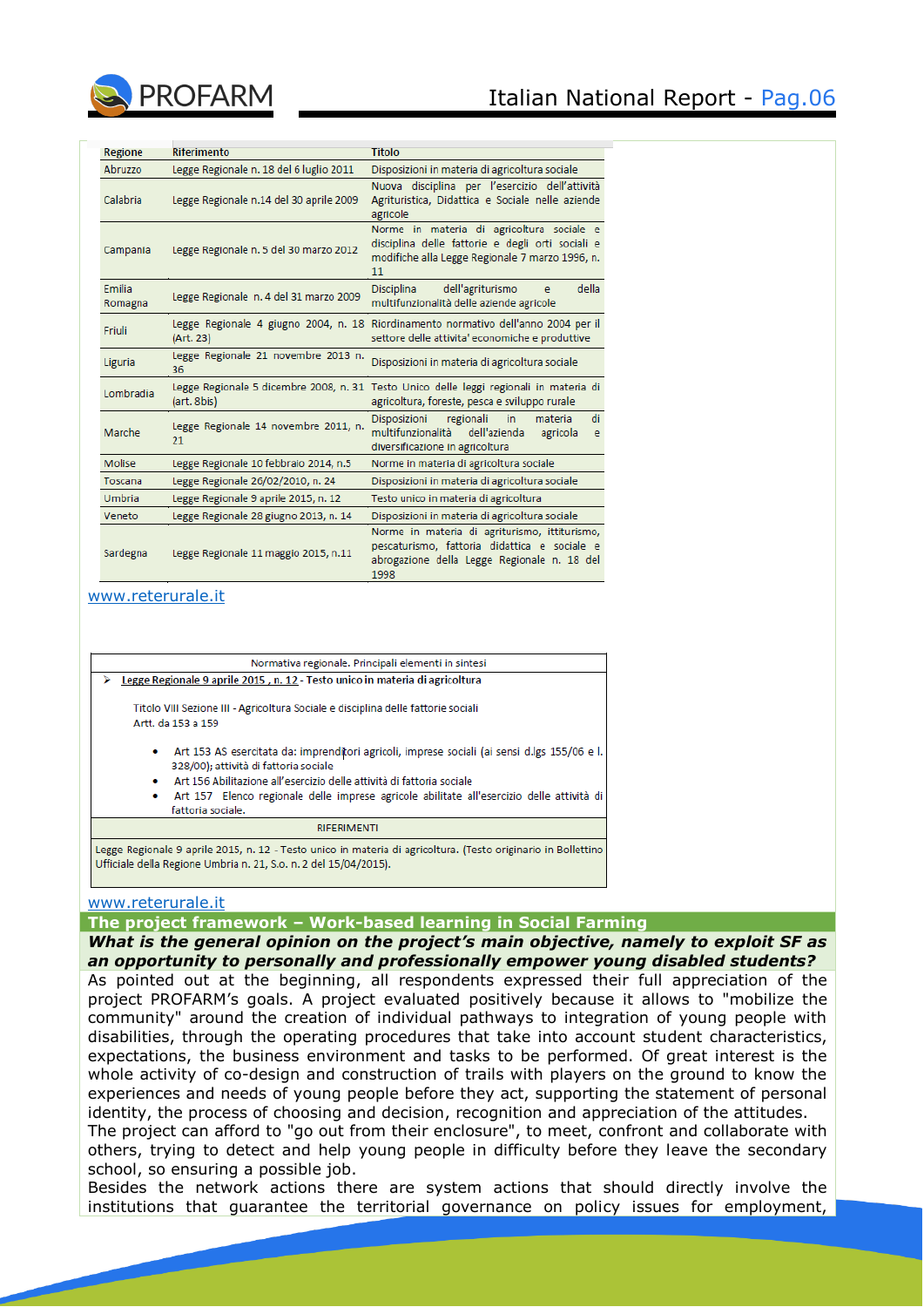

training and social inclusion. The collaboration with local services is based on a constructive process of sharing objectives and the creation of professional of 'know-how' that can only be guaranteed through the processes of learning and discussion, with the utmost openness to any entity or person that can provide resources and opportunities useful for social inclusion and professional growth of young people with disabilities.

For many young people with disabilities the end of the studies coincide with the exclusion of one's social life. PROFARM can help to link the education system with the labor system, to avoid that these people remain "out".

Social farming allows to realize rehabilitation and inclusive pathways in which the individual is not so much a passive recipient of a social service, but became an active subject itself of their welfare: "we need to stop saying that people need to heal people ... They must have the opportunity to become, to fulfill (...) the starting point is the person! ".

The work in the agricultural sector is suited to times and different abilities of people with mental disorders, and offers a varied range of possible activities that can be done.

Working in the countryside and staying in contact with nature is good for body and mind. "Touch the earth", the agricultural environment and the multiplicity of tasks that can be done gives the opportunity to people with disabilities to enhance their skills.

It is now widely recognized that the natural rhythm of rural life, the physical work, the part of a small family-type core, the contact with plants have a therapeutic beneficial effect. Think of horticulture as a therapeutic and rehabilitative, or to the onotherapy spread, just to mention a few.

The inclusion of people with disabilities in a project of social farming can bring a benefit of personal care, also on the psychological and social level, in addition to therapy, thus offering a complete response to the user's needs. In addition, the agriculture activities allows people with disabilities to follow a path as it unfolds. "Through this project, young people with difficulties can begin a path to approach the world of work." The short chain that characterizes many agricultural enterprises with social vocation can allow students to become aware of all phases of work: "you can follow the entire production process, from planting to harvest, until the sale of the product."

The set of all these possibilities to do, the intense personal relationship, the contact with nature, the realization of a complete job with the satisfaction of a "harvest," determine a positive and comprehensive approach in terms of bio-psychosocial wellbeing, that few other places can offer.

SA propose "traditional relational dynamics" and "working time" suited for people with disabilities. Direct contact with biological organisms allows to perceive the flow of time and seasons according to the rhythms of nature more compatible for those involved. The relative "slowness" of the agricultural production cycles makes the primary sector an area where the pace of work are almost never pressing, allo them to vary the "speed" of machine operations and also to stop, pause to indulge, without compromising the quality of the final product. The smooth running of some farming operations (watering, harvesting of products, sowing in pots) is a typical feature that allows agriculture to involve individuals with physical or mental difficulties.

It is important to design interventions on individual specificities, by defining workplace settings for different degrees of difficulty and commitment. In addition, the intention to develop tools to evaluate the incoming skills of the young people, the monitoring and evaluation of the routes that will be activated, as well as moments dedicated to the comparison between many actors involved are all aspects considered positively by the witnesses.

#### *Please, mention any positive or negative comment on ongoing procedures and practices. Is there any already realized or ongoing initiative that is worth to be described in detail?*

This section gives a few experiences observed during the interviews carried out. This is what we were told by the head of the activities with young people with disabilities taking place at the Agricultural Institute "Ciuffelli" of Todi, which has headquarters in the medieval monastery of Monte Cristo: "In the classroom is the latest, but in the greenhouse becomes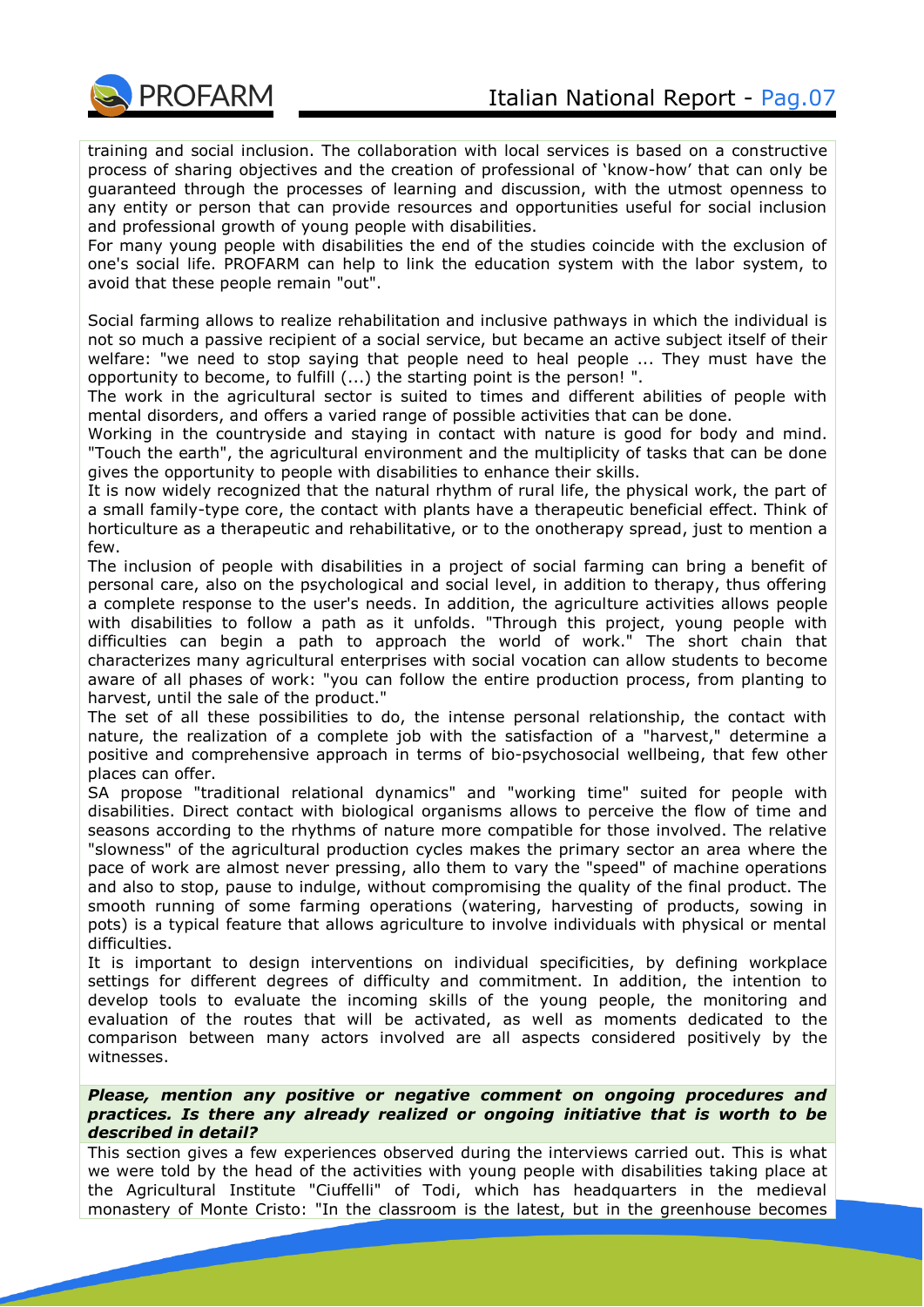

the first (...)". Many situations in the greenhouse are changed compared to what happens when you are sitting in the classroom.

The Institute is known for its laboratories, both the traditional teaching and "open air" in seventy-five hectares of the school's farm, which is an educational and social farm of extreme interest. In the land business, apart from arable to traditional field crops, there are vineyards, olive groves, orchards, fields catalog with old varieties and green classroom nestled in the grounds of Monte Cristo hill, where greenhouses,aromatic garden and medicinal herbs, educational forest and a weather station are also present. Also an experimental winery, a cheese factory for the production of typical cheeses, a honey laboratory in the locality Bodoglie, where the stables animal herds and hives of bees are also present, and botanical garden, a historic orchard and vegetable crops are in Pian di Porto.

The "Greenhouse Project" was launched at the ITAS in school year 2004/2005 and, over time, has since been expanded and refined. In summer 2010, an experience that has also involved young people outside the school reported by the Municipality Social Services of Todi. The activity (June-September) was divided into two mornings per week an in occasion the greenhouses have been use to carry out horticultural and ortivo work-type. The students involved in the project activities followed a teaching program for that purpose. Prepared paths that aim the acquisition of professional skills and / or professional competences to the maximum level allowed young people with disabilities facilitate a social and labor integration.

The inclusion of pople with disability in a real working situation favors the strengthening of the autonomy and work in greenhouses or otherwise engage in activities of this kind, it becomes an opportunity for overall cure able to increase its residual capacity and, at the same time, making it capable of knowing how to do and then know how to be, improving self-esteem, given the importance of a work role about personal and social identity. "For them, that is, you have to prepare a job that can become a real life project". During winter these activities are carried out in greenhouses and the students, divided into groups according to the degree of disability, performing tasks ranging from simple tasks (watering, cuttings, repotting, transplant, reorganization of the material and the use of less dangerous tools ) to more complex and delicate tasks such as pruning and grafting. This type of activity aimed at the acquisition of valuable skills for future inclusion eg in nurseries or farms, according to ITAS. (**[www.isistodi.it](http://www.isistodi.it/)**).

"In Serra there are those who want to touch the earth, those who want to control the work of others, those who dedicate themselves to label the plants, and those who write poems. The relationship between student strengthened and diversity can be lost. Some people, having completed the studies, come back and see us." The school becomes an important point of reference - manages to be at the forefront of real processes of inclusion and integration.

Let's move on to another important experience, 'La Smenta' - growers (www.lasemente.it). It is a multi-purpose center with offices in the countryside of Spello and it is characterized by the presence of a Day Centre, a Social Farm and a Rural District. 'La Sementa' stems from the many parents of autistic children who have questioned the future of their sons and daughters after his schooling.

The constructive cooperation between the National Association of Parents of Autistic Subjects (ANGSA) Umbria Onlus and the Umbria Region Department of Health has led to the creation of day center for young adults with autism, a therapeutic rehabilitation center of the network of resources and services related the Department of mental Health of the health institutions. The laboratories set up inside the semi Day Care Center are: ceramics, paper, room service, cleaning and tidying rooms, garden and office, where preliminary skills at providing employment can be learn and the greatest possible degree of personal autonomy achieved (www.youtube.com/watch?v=8ahAPzb6YQI).

There are also expressive workshops, of communication and drama. Pharmacological or hospitalization are not expected in the center, only a family context, qualified assistance from the operators - almost one for person - according to the US program TEACCH. In training the natural environment help them a lot: "the care of the plant is curative, it has a very strong feedback."

Social Farm is a social enterprise, alongside the Day Centre, economically and financially viable, working with public institutions, nonprofit organizations, the varied world of the third sector and the local community.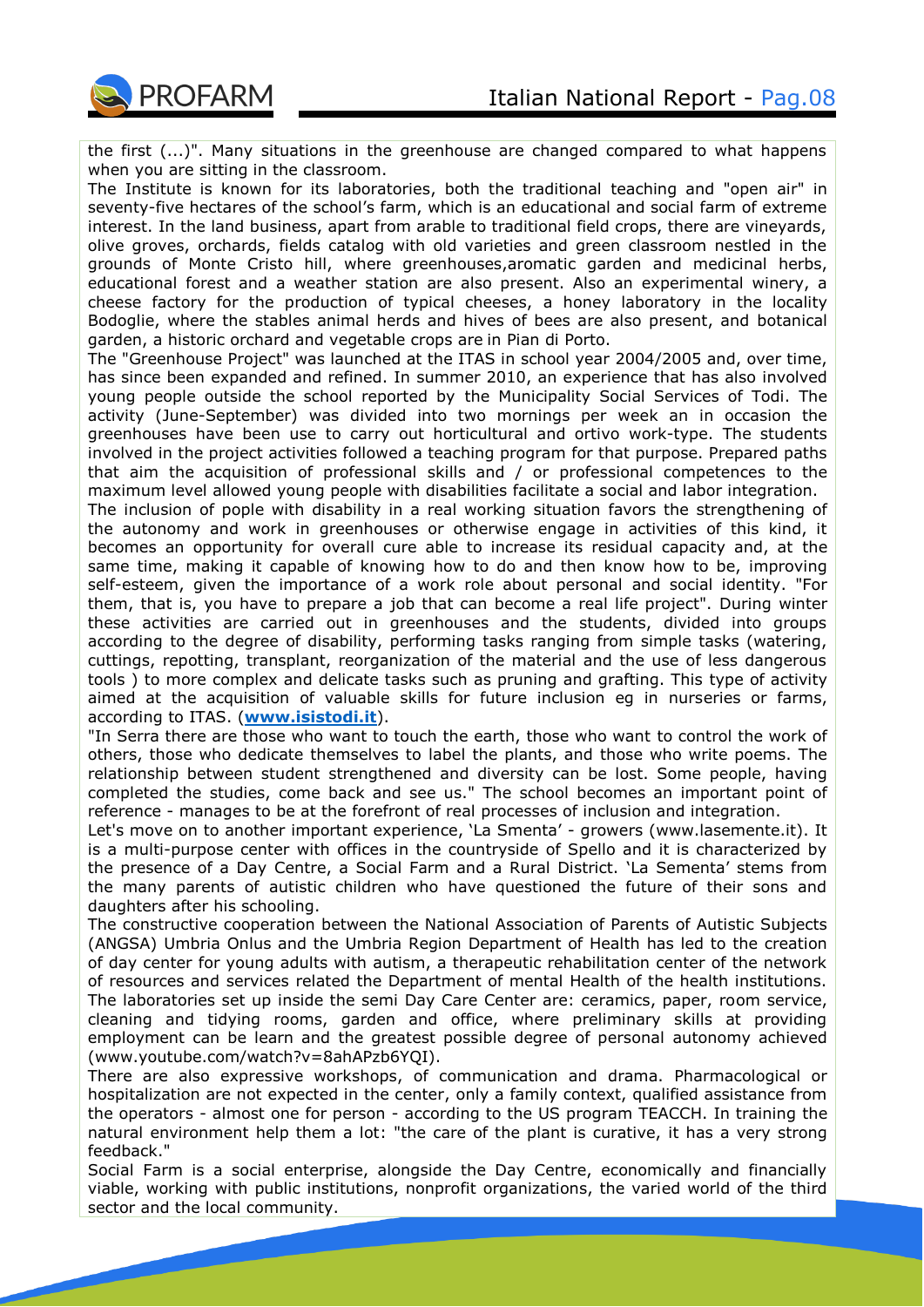

Crops and spaces are managed by a mixed group of workers, among them there are also people with disabilities who take care of the earth and of various activities, giving priority to organic production, environmental protection, landscape processes with respectful social values. The main structure is a farmhouse being renovated to accommodate external parties through the social tourism functions.

The Rural District of Social Economy has grown thanks to a joint organization whose members are the University of Perugia - Department of Economics / Estimative and Food, Angsa Umbria Onlus, the Agrifood Technology Park of Umbria, the Italian Association for Organic Agriculture of Umbria, the CIA Umbria, the Farm "The two Towers", the Organic Farm "Green Heart", the Farm Filippucci Fabio, the Azienda Agraria Fratelli Properzi and Agricultural Society Maridiana. Events are organized, implemented and commercial trials of territorial and social marketing actions promoted. 'La Smenta' is already working with local schools and co-design paths for autistic childre

Other interesting experiences were heard; "Simple", but at the same time of great importance. The "F. Scarpellini of Foligno" Institute brought the agriculture to school. In this case it is a path for young people with disabilities activated thanks to the foresight of the school manager and his collaborators who believed in the benefits of making a vegetable garden at school. Also, the school manager interviewed said that agriculture offers the students multiple possibilities of work, even for those who follow the studies in which the discipline that identifies them most is the economy. In making the garden the children increase self-esteem and autonomy: "They had planted the salad ... So much was harvested!!!, the happiness of the boy who delivered us his vegetables."

There are social cooperatives (in our case it is the cooperative ARIEL) who experience the trails for disabled children making them closer to the world of agriculture.

This is the comment of another teacher: "The land has allowed to keep the boys in class with difficulty, not to exclude them (...) green has been an extremely strong adhesive, and it is good that enhance experiences in this regard."

Here are two other realities that we visited during the interviews: a "historical" (Panta Rei) and one under construction.

The "Panta Rei" project was born with the will to recover degraded and abandoned agricultural areas, but with strong potential. The idea matures within the cooperative 'La Buona Terra', owner of the land and structures, which runs a biological farm and operates as a farm school in the late eighties. The creation of the center is part of the recovery of three livestock facilities built in the seventies and no longer used since the early nineties, which are located in the town of Passignano sul Trasimeno (Perugia - Italy).

The buildings have been recovered using environmentally friendly building materials in their manufacture, installation and use, such as wood, clay, cork, straw, stone, lake cane, which create a strong contrast with steel structures. The ambition is to become a place of research and experimentation, a place where you learn by doing: "each element has been constructed so that the materials can be touch and see." Panta Rei operates according to a methodology related to the practice and a respect of the places, landscape, people and the environment. There many laboratories and experiential journeys made by Panta Rei and also to schools: synergic vegetable garden, yoga and meditation, nutrition and health, green building health, sustainable development and tourism, etc. (Http://www.pantarei-cea.it). Any form of learning occurs through experience.

Our story ends with a young man who is about to begin his journey from farmer with a strong social vocation. It could be the possible history of many of our young people. It must be said, in fact, that more and more young people are rediscovering the "return to the earth" as a source of livelihood. However there is a clear growing need for training and support targeted to these guys who are setting up in agriculture. It should be realized that today be agricultural holder means being able to master new technologies, learn languages and business to operate on a global scale, respecting the environment and cultural diversity, meet the production needs and the needs of the community, delivering social services, educational and recreational. Who better than a young people?

Well, our main interlocutor is graduate in philosophy, a football player (we like to emphasize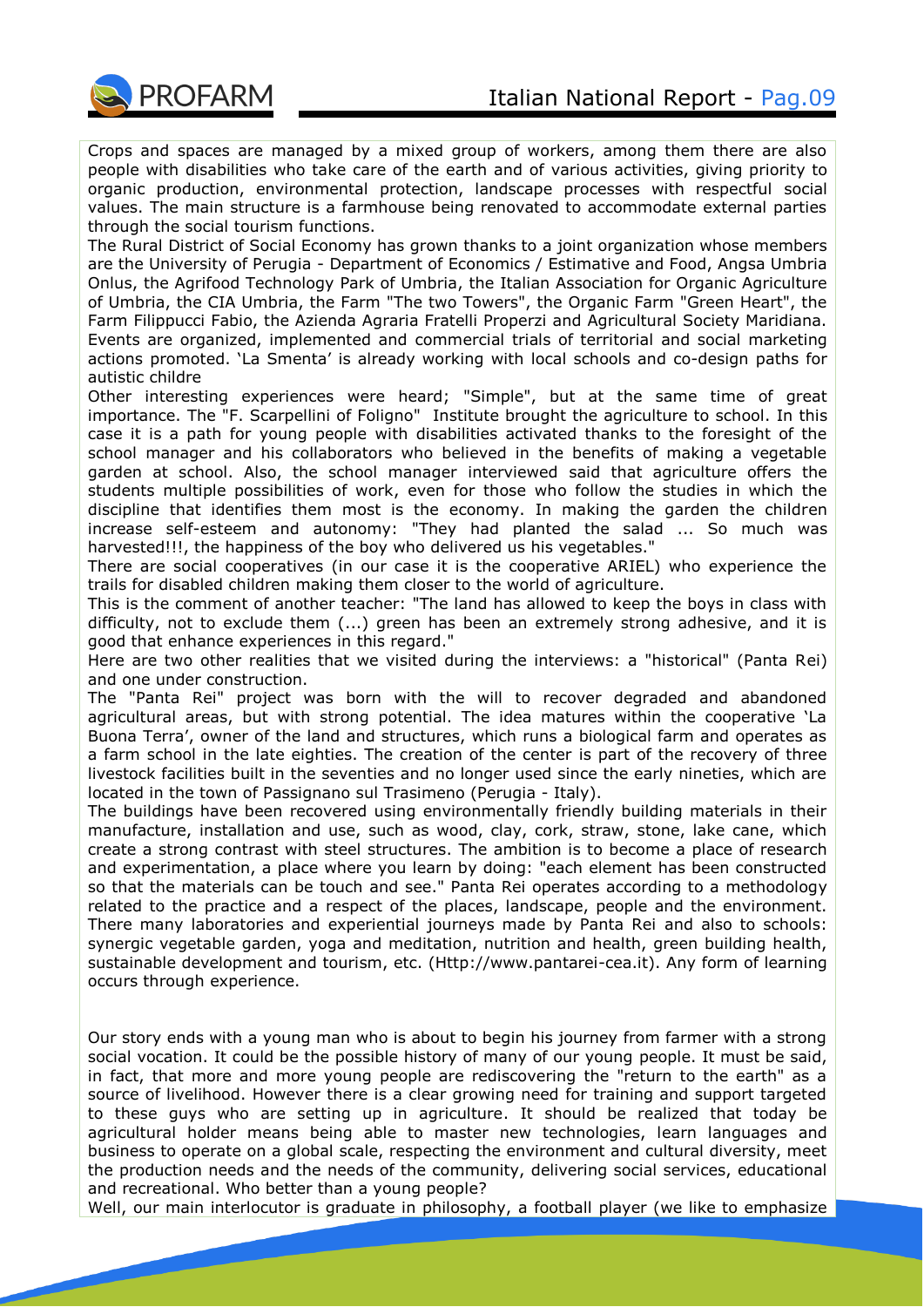

the stereotypes seen in vogue!) and has a big dream, that with fatigue is building: to become a farmer, making the most of a plot of land ownership. To do that you are not arming of large tractors, but is building of terraces according to permaculture holistic system. Passion, enthusiasm, preparation and desire to do ... are some of the things that have emerged from the interview with the aspiring entrepreneur in social farming. Here are the steps: "Some consider us crazy; others see us build the terraces think we are going to set fires ... none of this. We work hard every day - use our hands - firmly believing in what we do: the beans grown with our system are good, like those cultivated by our grandmother! ".

In allowing us to take vision of the future company we learned a lot and we were able to observed closely a beautiful bird of prey - and the art of falconry expert. The intent of the young entrepreneur is to create an open company, ready to host and work with young people with disabilities.

We are convinced that it is enough to work the land with their own hands, but at the same time it is considered important in forming marketing. It was an interview from which we remain astonished and filled. The grandma greeted us with enthusiasm, knowing full well the reason for our presence: no closure by those with which agriculture is born and continues to live there!

We conclude this section by referring to an experience, not visited by us, not made in Umbria - but of which we have spoken to some respondents. In addition to the more known experiences, such as -for example - that of social Cooperative Agriculture Capodarco (www.agricolturacapodarco.it), to emphasize that there is a school in Rome (www.itasgaribaldi-roma.gov.it). In 2005-2006, a group of parents of children with autism searching for places and opportunities for growth and care for their children meet and know the reality ITAS G. Garibaldi, which presents itself immediately as an open space in the sense and physical design, in which to test new forms of integration. After many initiatives in which the Garibaldi Institute has promoted, projects such as "The farm in the school", "The care of the land, the land that care."

"The simple garden", and after having sensitized the world of the institutions and the Health, founded in 2010, the Cooperative Agricola Integrated "Giuseppe Garibaldi ", whose headquarters is in a farmhouse inside the scholastic institute's seal, known by the "House of the autonomies". They are the main supporters of the cooperative associations of relatives of autistic children in the city of Rome as well as children with disabilities attending the I.T.A.S. G. Garibaldi and their parents, and the headmaster. The Cooperative produces seasonal vegetables throughout the year in respect of the land and natural production cycle, without any use of pesticides. The planting work, cultivation, care and harvesting of products is carried out daily by the children together with their operators. The also take care of the reproduction of succulents. They also produced olive oil and honey. The sale of fruit and vegetables of Cooperativa Agricola G.Garibaldi occurs primarily at its headquarters "Podere Lazio".

Some numbers: four hectares of land available to the Cooperativa Garibaldi; a AgriAutismo able to accommodate up to 15 people at once; a tavern that is allowing a group of young people with autism to grapple with the catering business and tourist welcome SA 2014/2015. Thera are 126 members with disabilities in 'I.T.A.S. G. Garibaldi, 58 diagnosed on autism spectrum.

Le attività proposte incidono positivamente sul contesto di "vissuto» del ragazzo disabile poiché si attuano in un ambiente che prevede un piano di studi individualizzato a seconda delle proprie abilità e che vede il coinvolgimento dei compagni neurotipici programmato e organizzato attraverso la pratica del PMI, guidata e monitorata dalla facoltà di medicina e psicologia della "sapienza" DPSS.

The proposed activities have a positive impact on the environment of "lived experience" of the young people with disability since you implement in an environment that provides an individualized study plan according to their abilities and with the involvement of neurotypical companions planned and organized through the practice of SMEs, led and monitored by the faculty of medicine and psychology of "wisdom" DPSS.

Active participation of all actors involved in the life of the people with disabilities. 'La Coop' supports the "Project Charter" activation as a central element in the definition and governance of their life plan. It abandons the classical social welfare model and services -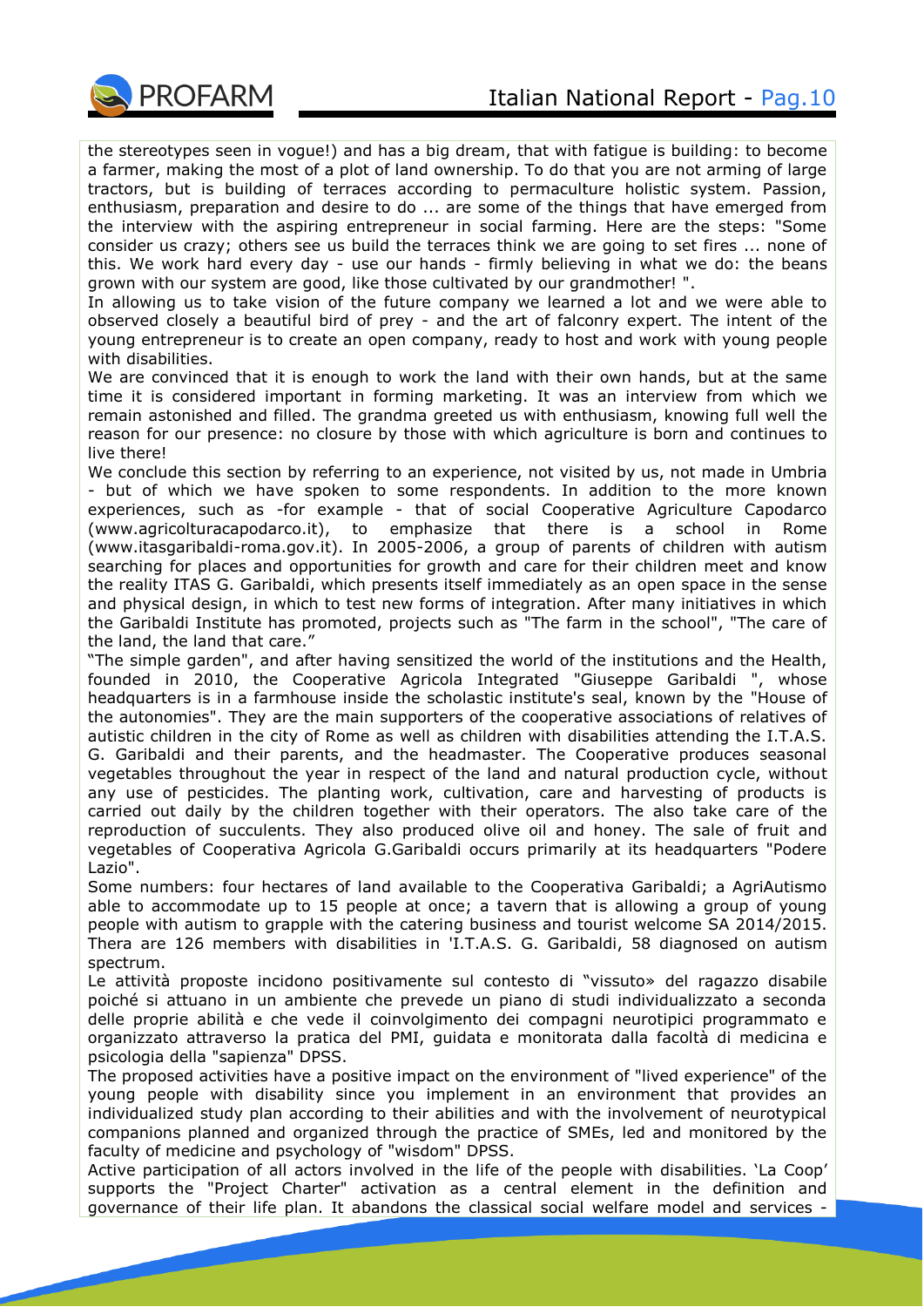especially as regards the design of post-students school life. It is a rehabilitative context because allows the expression of "capacity" and harmonize the school activity with the postschool activities (**[https://garibaldi.coop](https://garibaldi.coop/)**).

#### *If you were the Case Manager…. Describe here the competencies that experts consider to already have in order to take over the role of Case Manager in the PROFARM project's context.*

The case manager ensures the needs, plans, implements, coordinates, monitors and evaluates the planned route. Not that must play in person all these complex tasks. Surely it stands as "intervention director", thinking and operating a network (natural, informal and informal) collaboratively with all involved in the construction of the personal project of the recipient. It is building a network of knowledge, people and institutions.

he case manager knows who to ask and determine "who does what." Rises in full as the main responsible of the action plan. It is characterized by a professional resources and expertise needed to evaluate, make decisions and coordinate the work others, "since it can not and should not do everything himself." In his act summarizes the tasks that traditionally are divided between different operators, belonging to the education system, active labor market policies and the social and health. It is a polyvalent figure, "a connecting agent" that is able to overcome the sectorization of services that often act in a somewhat fragmented. Besides social Agriculture by nature it is brought to dialogue different knowledge.

The case manager is proposed as "a valid figure able to integrate the actions", providing continuity to the boy's path.

From the interviews conducted, it reveal interesting definitions that well summarize the role of case manager, "a factor that organizes the work"; "A compass" that with its track, starting with the guy, puts everyone on the network; "A team leader who is in contact with the person"; "A relational guidance"; "An open and flexible person, taking into account the various responsibilities in the field, knowledge of others"; "A link"; "Binoculars", in the sense that as a director says: "Go, help him ... I look at you!".

It plays an essential role, not easy. To ensure that for the intervention to be successful it is necessary that the case manager is an outside professional to the team: "The case manager must live the group."

*It is* need to put in place the different work modes, jump off the traditional hierarchical systems and the division of labor characterized by rigid specialisms. This does not mean erasing the differences, let alone the responsibility. In this sense, the working group must be flexible, with a great ability to interchange roles, enhancing and tend acquaintance with different and complementary skills also determined by their luggage training source. To overcome the rigid disciplinary boundaries you have to operate in an integrated manner, according to an open approach to different perspectives and possible action.

The move by the team of professional sum to that of "working team" which exceeds the technicality stiffness and the intervention is based on a "shared load weighs in" with the person, family and its context of life.

## *If you were the Case Manager…. Describe here the competencies that should be improved or acquired and from whom.*

Operators to support beneficiaries have very heterogeneous professionalism and vary by type of user. It is necessary that the SA operators, regardless of their field of origin (agricultural, social, therapeutic, educational, etc.) can acquire in their bag of skills a minimum of different knowledge from those initially held

"At the center, there are no services, but the person with his needs, expectations and above all its infinite potential. Around this "central point" there are a number of services that cooperate across the network. The square then it turns into a circle (...) The disabled person is an actor of a way of life and on the basis of where it can be accompanied by different people (...) We need to start from the existing service system, already active and normed. It is optimized, without excluding the possibility of revising and re-qualify ".

It is to activate the different modes of work and it does not mean more work. It requires a multidisciplinary cooperation in which the initial efforts can facilitate the path.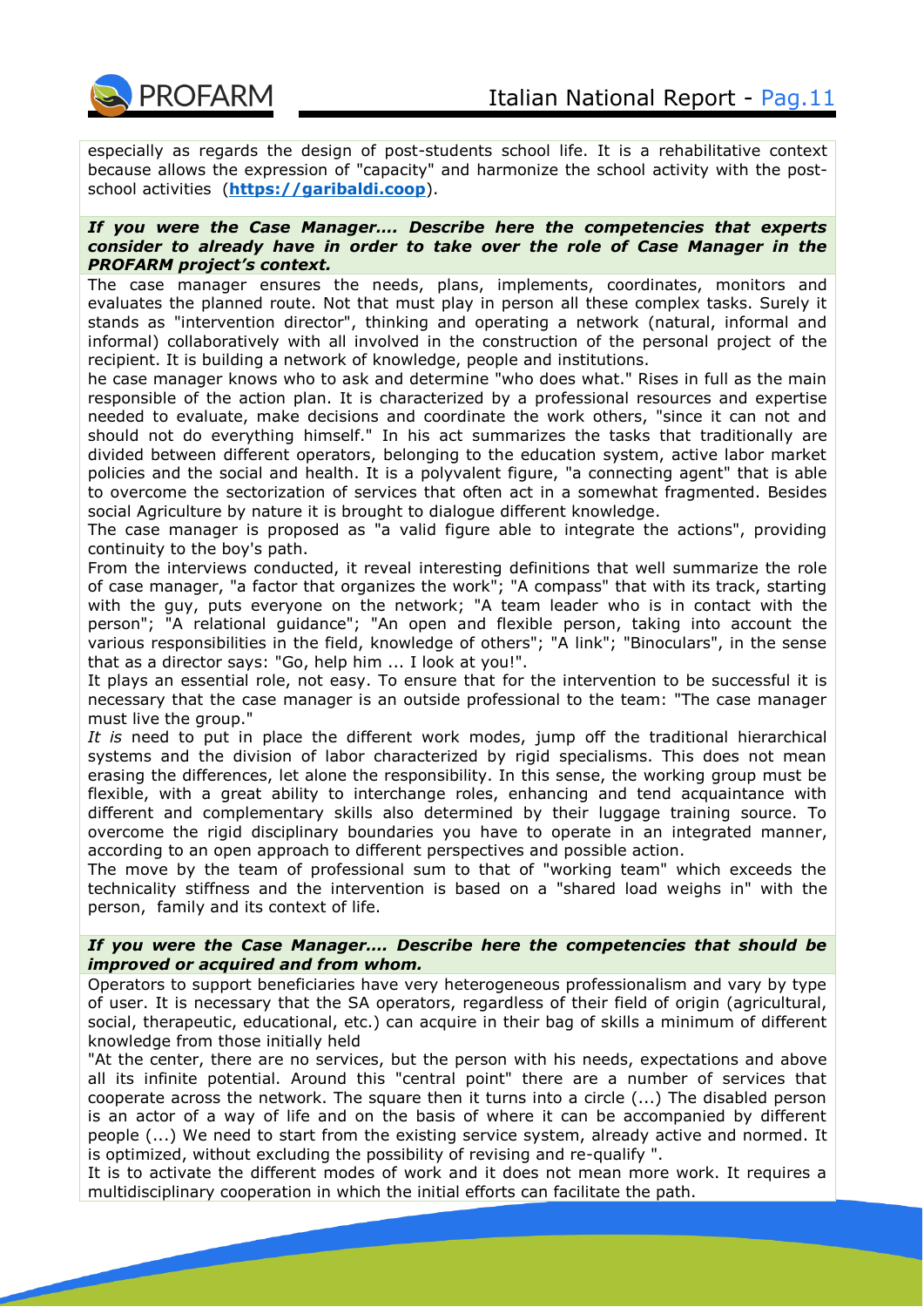

This initial effort allow to sweat less in the long run, saving energy and money, as well as to achieve more objectives.

The "Knowing how to communicate" and "Knowing how to work as a team" are the basic axes. Based on what we have been told by our interlocutors, "knowledge" is declined in so many ways:

- Know how to find solutions (propensity to result and the achievement of objectives)
- Know how to listen
- Know how to negotiate
- Know how to weave relationships and manage them
- Know how to move on the territory
- Knowing who to ask and what to
- Know how to organize resources
- Know when to stop!
- Be able to design
- Being able to see what you could do starting from the existent
- Know how to deal with the unexpected
- Know how to manage stress
- Be able to evaluate

#### We need to know:

- What is social farming: the types and models, its areas of intervention, thinking and language;

- What are the relevant players;
- The European Legislation, National and Regional;
- "Time" (especially the school and agriculture);
- Disability (in terms of operation, activities and participation);
- The different possible routes for different beneficiaries
- The instruments and actions needed to obtain funding.

## *The co-planning team. Report on any useful information provided in relation to organizational and cooperative aspects of the experimentation proposed in PROFARM.*

Our stakeholders have been asked to make an effort of imagination, thinking about a possible team and identifying the most appropriate professional to act as a case manager function. The educator, support teacher and social worker are the most popular figures in the sense that they should always be present and knowing the guy deeply, could rise fully to the role of case manager. Such operators often the educational and / or social system know the external reality, they know how to get around: daily carry out their activities within the community, for the benefit of individuals, groups and families, to prevent and resolve situations of need, helping users in the use of personal resources and of the community, organizing and promoting performance and services to a wider response to the particular situations of need.

What emerges strongly is the need to assess the specificity of the case and the context. Of utmost importance is the involvement of the family, as the first "educational agency". Besides a wider participation of families in the education system it characterizes regulatory guidelines in recent years. The family as a source of valuable information, as well as place where service is the continuity between formal and informal education, is an essential reference point for the correct school inclusion of pupils with disabilities. It is essential that the relationship between the educational institution and the family will be realized in a logic of supporting the same in relation to school activities and the development process of the student with disabilities.

The family can help to bring out the potential, creating a path for that purpose. There are, in fact, the standardized paths. It also true, however, that sometimes we need to "discuss" - in a good way - on family expectations.

Another important "educational agency" that can and should contribute to the physical, psychological and relational is the School. The presence of disabled students is a situation that requires a reorganization of the system, but - if well addressed - is can also become an opportunity for growth for all. It is integrated / included in a school context when making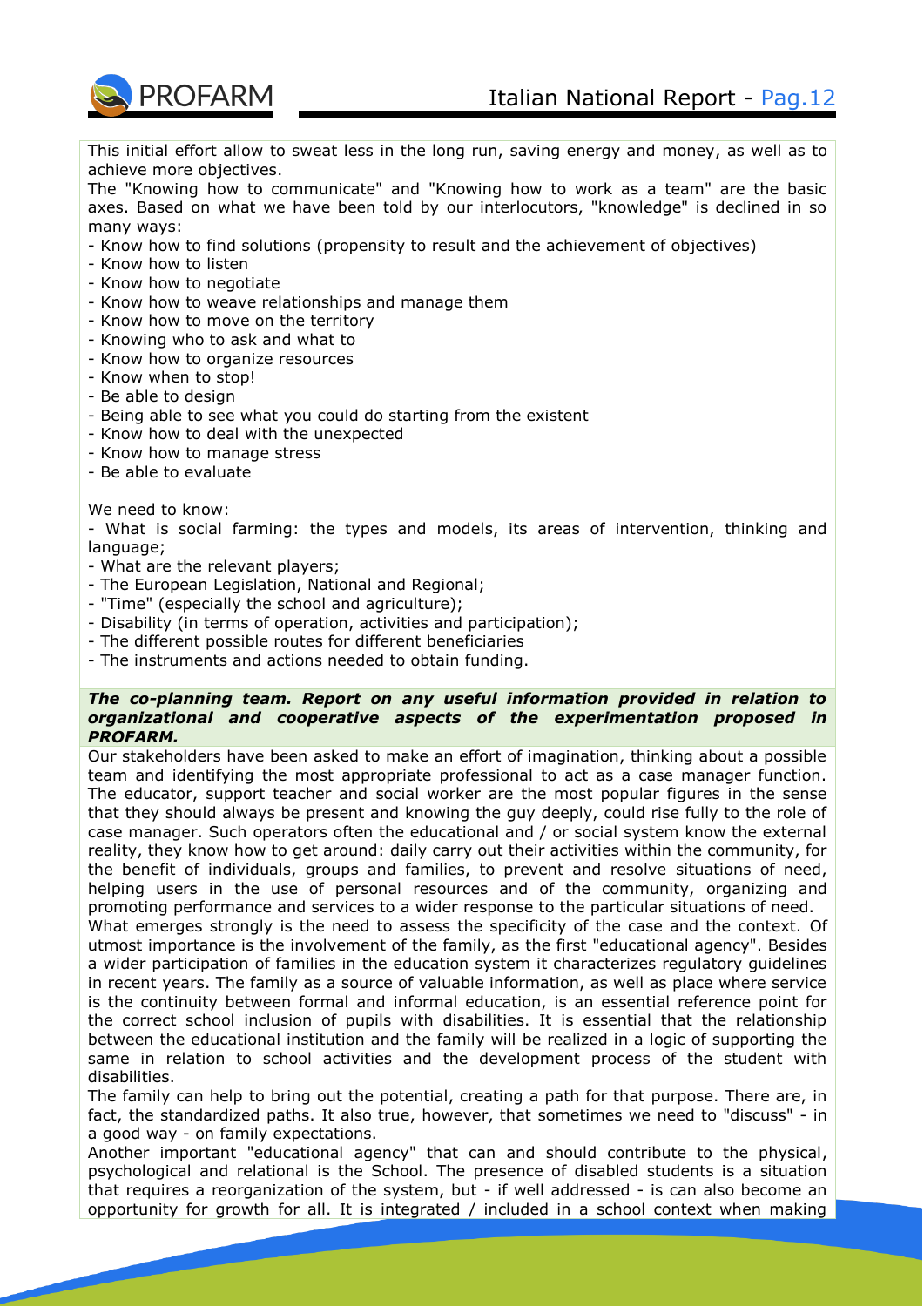experiences, activate learnings with others, they share work strategies arising from joint programming of all faculty curriculum which together define the teacher to support the learning objectives for pupils with disabilities in connection with those expected for the entire class.

The intervention in favor of the young people, especially with disabilities, must be made by providing the involvement of families, school system, social services and / or health services, associations. It is a complex work to be performed on the network, that around the path involves many institutional players and not operating in the territory. It is a widespread educational responsibility.

To work effectively together it must be understood: only through communication a positive relational context within which all resources can express themselves and provide the maximum contribution of which can benefit the person.

To do this it must be put aside the "defensive armor" that can "plaster the choices" on the basis of knowledge of origin: "openness, put on the same level, learn to unlearn" ... are some recurring thoughts that we heard during the interviews.

Many submissions highlighted the importance of monitoring and interventions to strengthen the evaluation tools for input and output.

For many it was the need for advanced interdisciplinary team called to accompany the person to know each other and "speak the same language." As for the "know" it highlights the need for more opportunities for discussion and exchange of knowledge and experience. In terms of "language", some of our key informants have referred to ICF (International Classification of Functioning, Disability and Health).

The ICF classification introduces a universal approach, bio-psycho-social, global and inclusive to explain the health and functioning of the person. According to the bio-psycho-social model well-being and health of the person are the result of many aspects and components that interact with each other dynamically integrated and always influencing each other. The ICF initiates an important conceptual and cultural innovation that redefines and precise, in particular, neutral, impartial value of the concept of disability, freeing it from a simplistic and stigmatizing connotation associated it directly to the physical limitation, sensory or intellectual. Disability is no longer defined as a disease or disorder, but as a general condition that can result from the complex relationship between the health condition of the individual and contextual factors that represent the circumstances in which he lives.

Therefore, it opens the assumption that health and disability are two aspects of the same phenomenon and the ICF appears to provide the reference principles and directions to encourage, in particular, the integration between the pedagogical perspective and the health. The classification may be, in fact, a tool to strengthen and improve the social networking, the comparison within the multidisciplinary teams, collaboration with families and local communities, school integration, participation and social inclusion integration of people with disabilities.

Moments of encounter are required, exchange, but also training on several fronts. To train entrepreneurs and traders who wish to diversify the services provided in the social sphere, thus creating the prerequisites for the creation of alternative forms of income to those purely agricultural. The social Farmer must have the opportunity to learn about the disability, as well as the school needs to know what it can offer the land to their children.

How and when to act and when to stop, when that is necessary an intervention of an operator with the best knowledge and skills that can and must be used in certain critical phases that may arise during the course of employment. It also desirable a preparation prior to insertion in the company on what the land can offer them, explaining the possible activities and the means of implementation. The "green issues" should be complementary to those undertaken in class.

Very briefly: the agricultural world and the school should know better - opportunities and obstacles - in order to use the situations that you can put in place efficiently, in order to be able to identify and promote valuable experiences.

The Social Farming also means to access funding. Who to contact? How? What are the requirements to access funding? They are mainly young people who desire to invest in SA to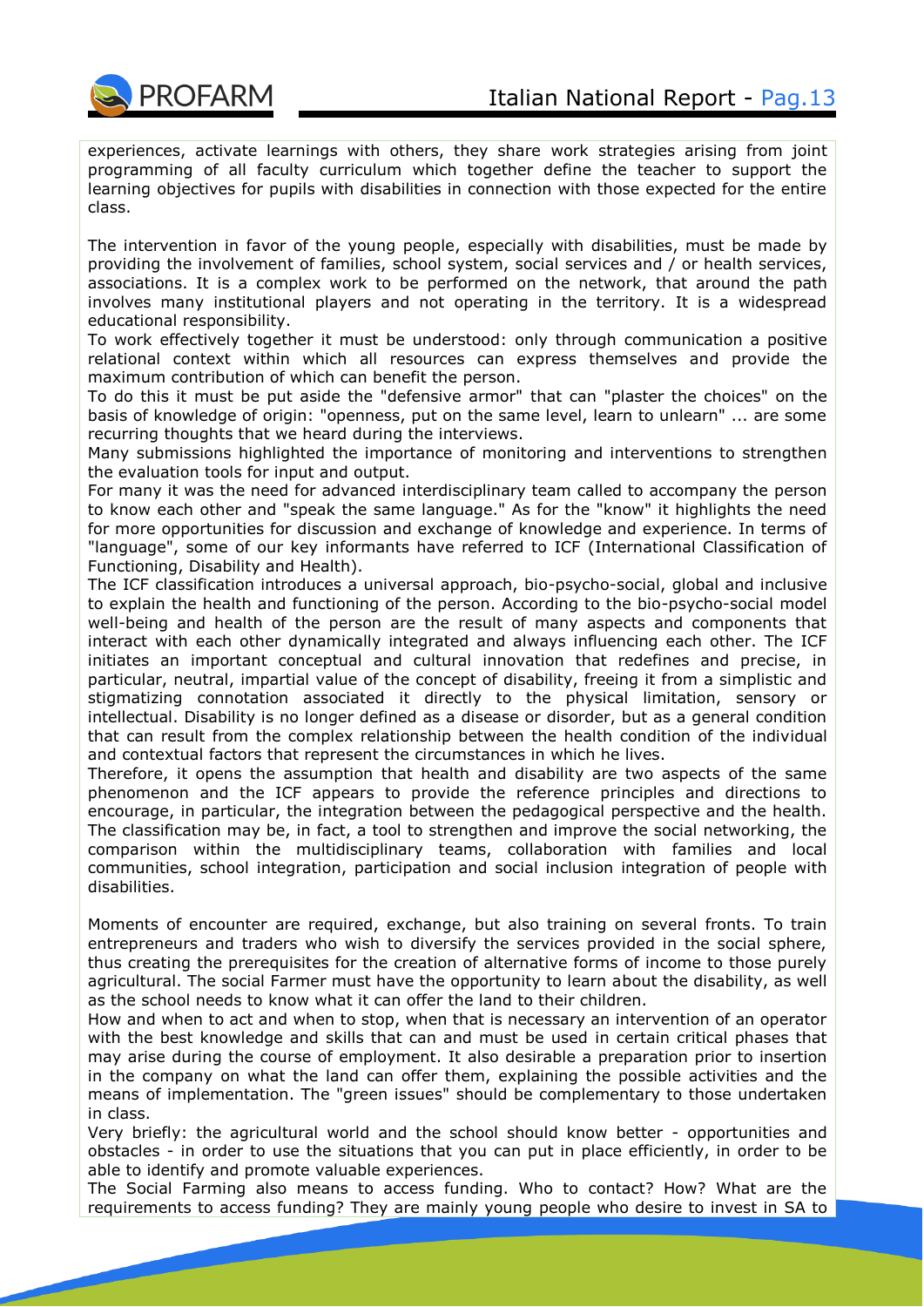

ask themselves these questions. The EU funds are there and in the RDP (http://www.reterurale.it/flex/cm/pages/ServeBLOB.php/L/IT/IDPagina/15122)are measures for initiating social activities and services within agricultural enterprises and measures for the information and training of personnel in this field.

In the academic year 2015/2016 is established and activated, at the School IaD - University of Rome Tor Vergata, the University Master's Degree in "Social Farming" (MAS), pursuant to art. 9 of D.M. 270/2004, in agreement with the Network of Social Farms and the OASI Association. The Master's Degree in Social Agriculture is aimed at agricultural and social workers to entrepreneurs who wish to gain knowledge and skills to be recognized as social farming operators, as well as to those who intend to design entrepreneurial paths and social farming networks. In particular, The Master provides knowledge and skills, theoretical and practical, interdisciplinary to: 1) design and manage social farms in a sustainable and inclusive, 2) design and manage local support networks for social farms to promote participation and responsibility (**<http://master.scuolaiad.it/course/view.php?id=25>**).

To live an experience in the SA should be heard not as a stopgap, but a great opportunity to exploit. Over the years – with the growth of industry and services - there was a "loss of importance" of agriculture and progressive depopulation of many rural locations. Among the career choices of young people definitely want to be a farmer does not yet represent the outlet of choice.

And here, then, the important aspect of implementing a much-needed awareness of the territory. Share experiences, illustrate the potential of the earth, not only to young people, but especially to their families. Must break down the possible resistances at seeing their child not behind a desk, but in the middle of a field. An assertion that "No, you do not want to send him to do the digger?", You must know how to motivate the possible route, explaining also that today agriculture is no longer considered a "poor relation" of the economy and represents an industry forefront.

## **Desk research on good practices of co-planning in social-working inclusion paths**

*Please, integrate the information provided here above with brief references and description of any other relevant publication, study or research, practice, project or personal experience that has not been highlighted with the interviews, but you consider useful for the preparation of a structured questionnaire on co-planning in Social Farming.*

There are three European projects that we report here:

- "SoFar" is an international research support initiative for Europe's rural policies funded by the European Commission within the Sixth Framework Programme for Research and Innovation). The main purpose was to support the construction of a new institutional for "social farming environment". The project started in May 2006 and had a duration of thirty months (http://sofar.unipi.it; http://sofar.unipi.it/index\_file/results.htm). SoFar is promoted by several European Organisations, Involving about 20 researchers from Italy, the Netherlands, Germany, Belgium, France, Slovenia and Ireland.
- The MAIE project- Multifunctional Agriculture project in Europe, co-financed by the EU under the Lifelong Learning Programme (LLP) for the period 2011-2013, focused on Agriculture Social in order to create a European training network (network) through the development of an educational curriculum directed to farmers and other rural entrepreneurs from various fields (social, health, legal and educational). The curriculum is based on the collection of information, tools and existing projects in each country and will be elaborated on the basis of recipients' needs, namely students, educators, farmers and members of the legal and social sector. The curriculum has been designed using ECVET and translated in 6 languages.

To ensure that the results will last over time, it has been implemented a National Competence Centre and a virtual Transnational to connect with each other to provide the information regarding the European operations multifunctional agriculture and social farming. The project (www.maie-project.eu) involved the following partners: